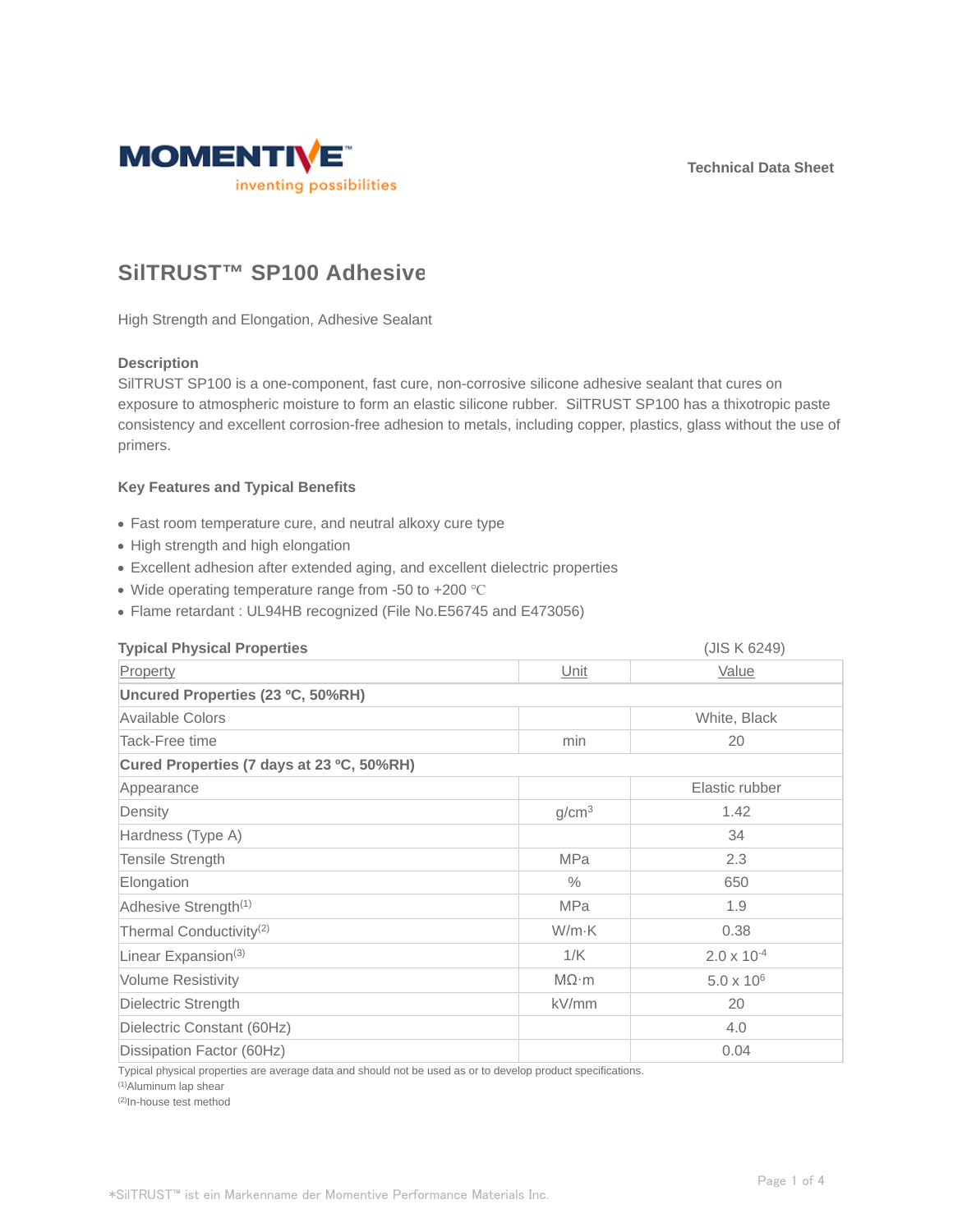(3)In-house test method

## **Adhesion Performance**

SilTRUST SP100-W has excellent bonding properties and adheres to many materials without primers.

| <b>Materials</b>                 | SP100-W |
|----------------------------------|---------|
| Aluminum                         | О       |
| Glass                            | $\circ$ |
| <b>Stainless Steel</b>           | Ο       |
| Copper                           | $\circ$ |
| <b>Mild Steel</b>                | Ω       |
| <b>Zinc Plate</b>                | $\circ$ |
| <b>Nickel Plate</b>              | Ο       |
| <b>Acrylic Resin</b>             | Ο       |
| Polyester                        | O       |
| <b>Epoxy Resin</b>               | $\circ$ |
| Polycarbonate                    | O       |
| <b>ABS</b>                       | Ω       |
| PBT (Polybutylene terephtharate) | $\circ$ |
| PPS (Polyphenylene sulfide)      | Ω       |
| PET (Polyethylene terephtharate) | Ω       |
| PPE (Polyphenylene ether)        | Ω       |
| <b>Modified PPO</b>              | O       |
| <b>Phenolic Resin</b>            | $\circ$ |
| Nylon-6                          | O       |
| Nylon-66                         | $\circ$ |
| PVC (Polyvinyl chloride)         | Ο       |
| PE (Polyethylene)                | X       |
| PP (Polypropylene)               | X       |

Note: Test results. Acutal data may vary.

O: Adhere completely (Cohesive failure)

X: Does not adhere

#### **Cure Performance**

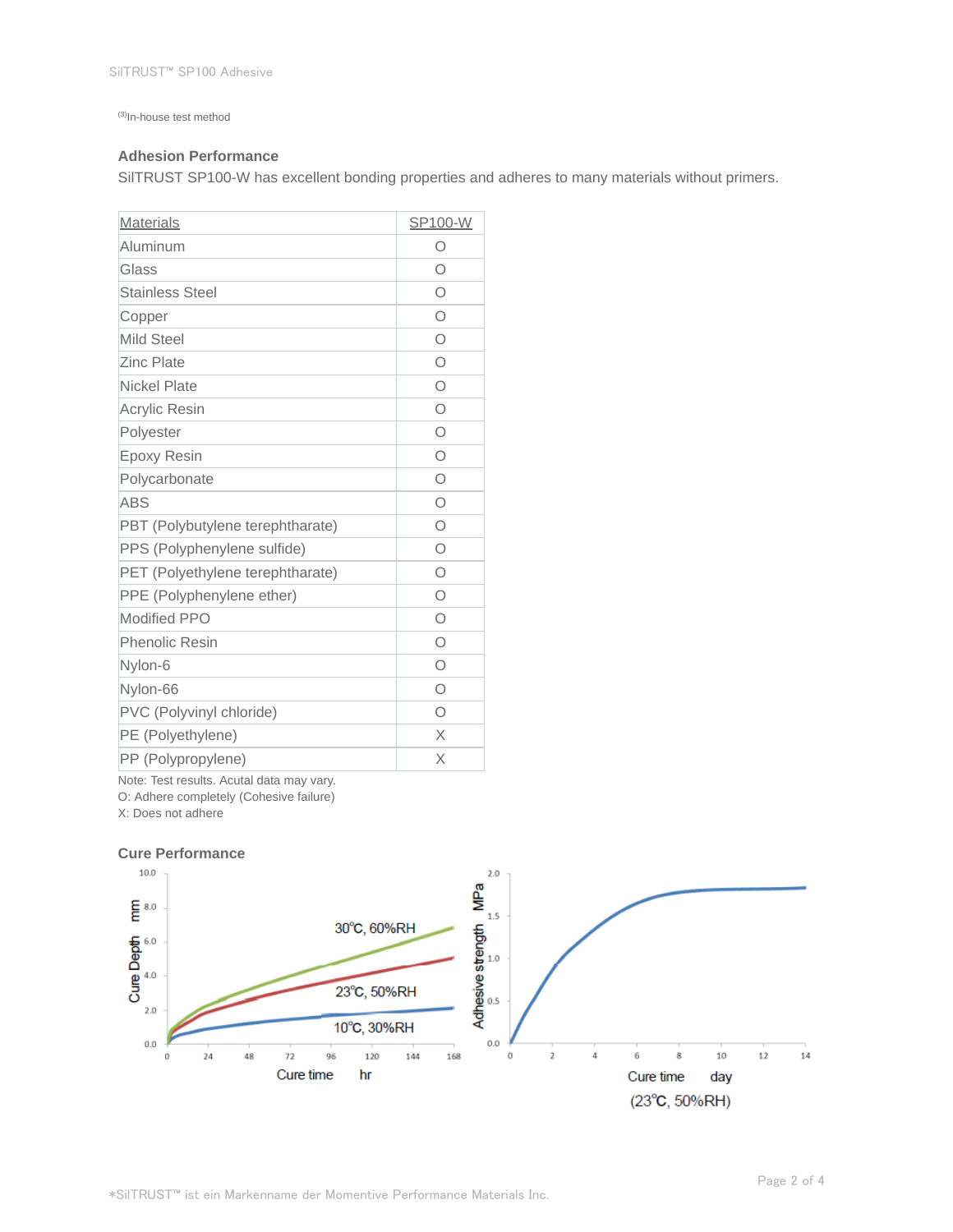Note: Test data. Actual results may vary.

## **General Instructions for Use**

Substrate surface should be thoroughly cleaned with a suitable solvent such as alcohol, xylene, methyl ethyl ketone (MEK) etc.

- Wear eye protection and protective gloves as required while handling.
- Adequate ventilation must be maintained in the work place at all times.
- General adhesive for metals, glass, plastics, etc.

Certain plastics may require surface treatments such as plasma or liquid primers to achieve best adhesion levels.

## **Packaging**

- 333 ml cartridge in case of 10
- 25 kg pail
- 250 kg drum

## **Patent Status**

Nothing contained herein shall be construed to imply the nonexistence of any relevant patents or to constitute the permission, inducement or recommendation to practice any invention covered by any patent, without authority from the owner of the patent.

### **Product Safety, Handling and Storage**

Customers should review the latest Safety Data Sheet (SDS) and label for product safety information, safe handling instructions, personal protective equipment if necessary, emergency service contact information, and any special storage conditions required for safety. Momentive Performance Materials (MPM) maintains an around-the-clock emergency service for its products. SDS are available at www.momentive.com or, upon request, from any MPM representative. For product storage and handling procedures to maintain the product quality within our stated specifications, please review Certificates of Analysis, which are available in the Order Center. Use of other materials in conjunction with MPM products (for example, primers) may require additional precautions. Please review and follow the safety information provided by the manufacturer of such other materials.

### **Limitations**

Customers must evaluate Momentive Performance Materials products and make their own determination as to fitness of use in their particular applications.

**Contact Information** Email commercial.services@momentive.com

**Telephone**